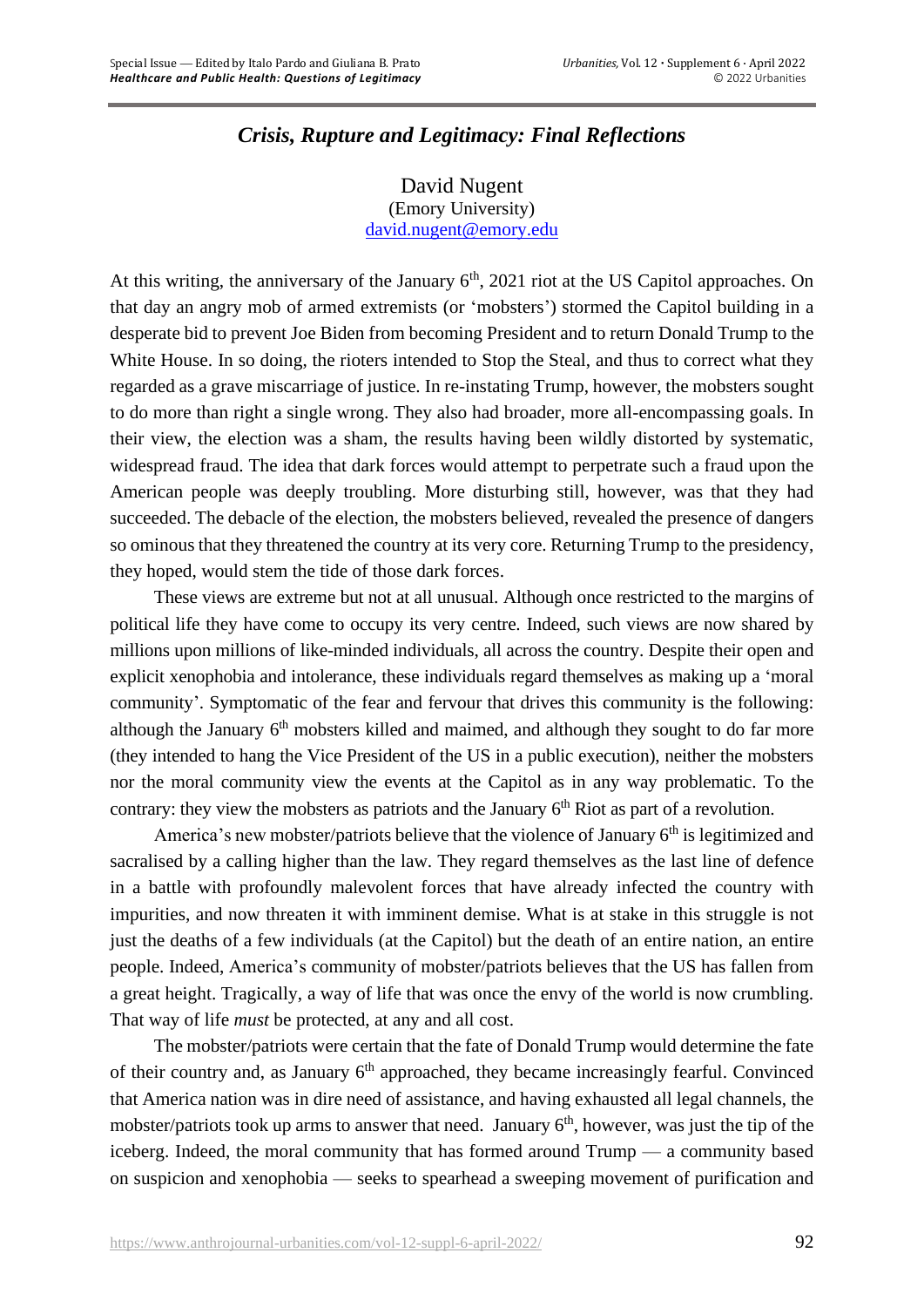re-birth that is akin to a Holy War, and is being waged against an entire host of enemies. This war is intended to restore the health and wellbeing of a society that is ridden with disease and poisoned by contaminants. Among the most striking features of this war is the following: those fighting it regard as their sworn enemies not just the usual suspects (minorities, feminists, foreigners, liberals) but virtually the entire state apparatus. Indeed, the patriots who have come together to preserve their endangered way of life believe that the state has completely discredited itself. At a result, only patriots (mobsters) can be trusted to exercise armed force in defence of the country's legitimate citizens.

\* \* \*

The events of January 6<sup>th</sup> are a useful point of entry into the issues that are explored with such skill, insight and originality in the contributions to this Special Issue. The authors document in rich detail the emergence of new communities of suspicion (and trust!) all around the world. They document as well the fierce struggles that rage over the meaning of the public, and how to safeguard the health of the public. The essays bring to light equally contentious debates over the parameters of the citizenry, over who may act in its name, and what it means to do so. The articles document case after case in which the state is seen as having failed the general populace. Indeed, the authors show that in a great many contexts, legitimacy is no longer regarded as residing in the institutions of government. Rather, it is seen has having migrated elsewhere, to diverse non-state locations. In these locales, alternative forms of legitimacy and community are unfolding.

In broaching these topics, the studies in this Special Issue break important new ground. Building on Pardo and Prato's foundational scholarship on the anthropology of legitimacy (Pardo ed. 2000, 2004; Pardo and Prato eds 2010, 2019), the articles are perhaps most distinctive in foregrounding the *temporal* dimensions to processes of legitimation — a topic that has been neglected in much of the literature. The contributions do so by focusing on controversies about legitimacy and health during an era of widespread turmoil and crisis. As anthropologists have long recognized, there is much to be learned by examining seemingly familiar and staid processes during periods of crisis, when the forces that render these processes ordinary cease to operate. For it is during these moments that the conditions of possibility of the normal and the everyday become visible. These essays provide us with the opportunity to seize upon crisis in order to *see* legitimacy in a new light — to do so by examining contexts in which it falters or fails.

As the contributors show, however, crisis is not all of one piece. Two different modalities of crisis are currently shaping struggles over legitimacy, community, health and the public. The first modality reflects the slow violence (Nixon 2011) unleashed on populations across the globe by processes of privatization and related efforts to redefine legitimate social life in neoliberal terms. Many of the articles foreground this problem. Collectively, they show the impact of privatization on an entire range of vulnerable groups, as well as the feelings of betrayal that ensue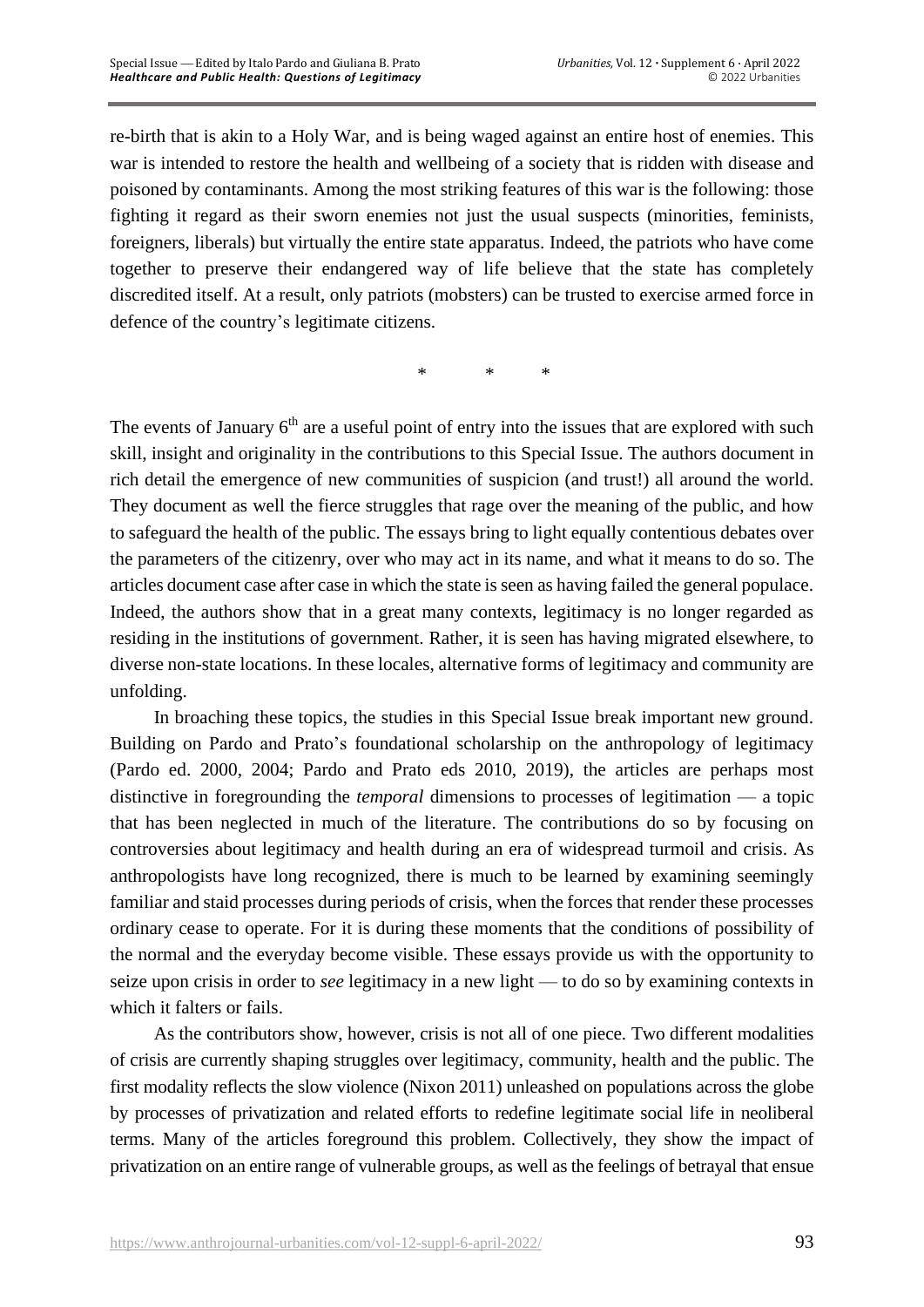when governments prove unwilling to protect the vulnerable from assaults on their wellbeing. As the contributions show, new understandings of legitimacy, citizenship, health and the public are emerging all around the world as groups threatened by privatization draw upon the diverse cultural resources at their disposal to reconfigure communities of trust.

The contributions also shed important new light on the principles by which these emergent communities are configured. The Special Issue highlights two such principles. Some groups seek to protect themselves from privatization by seeking out 'openings'. They reach across socio-cultural divides to incorporate new allies into a broader, more inclusive community of trust, a more inclusive public. Other groups, however, do the opposite. They commit themselves to 'closure' rather than openings and adopt practices that exclude rather than include. Like the January 6<sup>th</sup> mobsters, they reinforce rather than relax community boundaries, eschew difference, purge themselves of impurities, and establish a restrictive public.

The articles also draw our attention to a second modality of crisis, one that has had equally important effects on legitimacy, citizenship, health and the public. This second modality is one of sudden rupture rather than slow, steady assault. Rupture may be distinguished from assault in that it arrives without reason, out of nowhere. Furthermore, unlike assault, rupture threatens the entire population rather than a vulnerable segment of it. Indeed, rupture serves no one's interests, and is difficult for everyone to comprehend (COVID-19, for example).<sup>1</sup> Unlike the slow violence of privatization, the sudden violence of rupture makes no effort to prescribe. It is not intent upon replacing an old form of order with a new one. Nor does it point in any new direction. It is directionless and pointless. Rupture undermines *all* forms of order. It is destructive rather than constructive.

One of the least remarked upon aspects of rupture is its impact on legitimacy. By its very nature, rupture tends to shatter existing understandings, expectations and relations. As a result, rupture involves the violent separation of what is from what was. Indeed, faced with rupture, people find that their accustomed ways of doing and believing no longer make any sense. Rupture thus leaves people without a meaningful history. It does so by destroying patterns of authority, delegitimizing the past, and leaving people stranded in a rootless present. But rupture does more than separate people from their past. It also denies them a future. Having lost any sense of where they have come from, people find it difficult to have any idea where they might be going. Indeed, they are caught in a condition of impasse (Caduff et al. n.d.), in which time seems to have come to a standstill.

Rupture thus renders nonsensical what had formerly passed as common sense. If people are to find a way out of impasse, they must develop a new common sense, a new framework of meaning, that can explain what has suddenly been rendered inexplicable. As the articles show, however, because past ways of doing and believing have been invalidated, generating such an account is difficult. Indeed, it involves an important element of ethnogenesis. It involves the

<sup>&</sup>lt;sup>1</sup> There are of course other examples of crisis. One thinks immediately of the economic crisis that descended upon the countries of southern Europe, with Greece being a particularly clear example (Panourgia 2011).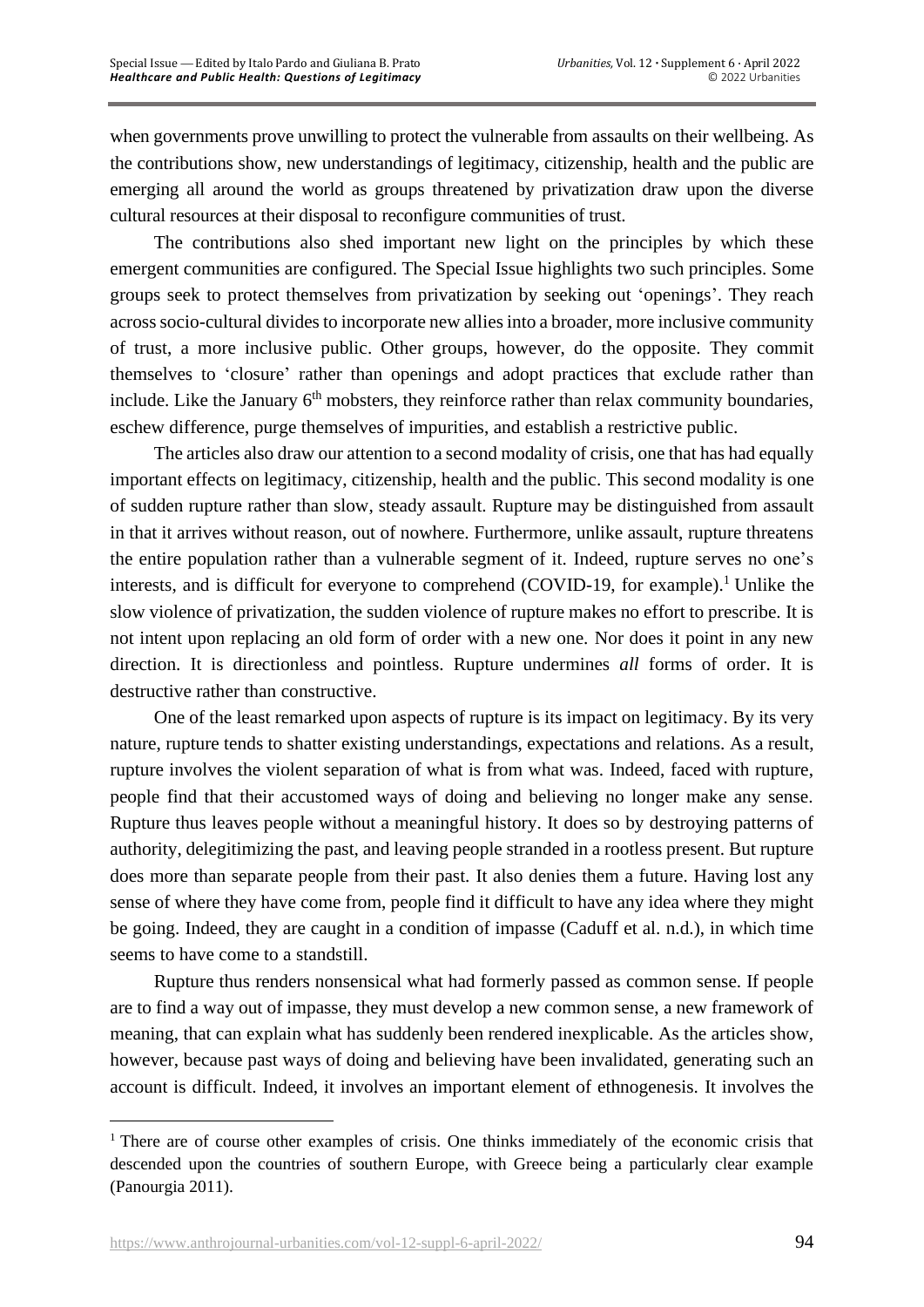creation of new cultural worlds. In creating the world anew, people often have recourse to elements of belief that the old order dismissed as marginal or irrational. It is precisely because these notions were once ridiculed that they can now move to centre stage and can become the basis of a new common sense, a narrative that provides a new rationale for connecting the present to the past and the future.

By exploring how legitimation processes unfold in times of crisis, and by distinguishing between different modalities of crisis (slow assault versus sudden rupture), the contributions to this Special Issue shed important light on the forces that are generating new geographies of suspicion and trust across the globe. They do so by showing that each modality of crisis undermines existing patterns of legitimacy in distinctive ways, and confronts the populations thus affected with different dilemmas as they seek to resolve the crisis of legitimacy. They also identify the contrasting principles (openings, closures, ethnogenesis) that these groups employ as they seek to reconfigure legitimacy. But the Special Issue does more. In addition to helping us see the object of ethnographic enquiry in a new light, the contributions also have implications for the subjects who undertake such enquiries. They show how conditions of crisis compel us to re-think the conceptual categories that we employ to interpret ethnography.

Among the most important of these categories is 'health'. The articles greatly enrich our understanding of this term by showing that, in the context of crisis, health has no clear or unambiguous referent. Indeed, groups across the globe associate health with a wide range of seemingly unrelated issues, from gang violence to intervention by spirit mediums, from road repair to waste disposal, from freedom of choice to the integrity of elections. In addition to documenting these wide variations in the meaning of health, the Special Issue does something more. It also draws our attention to a major shift in the landscape of legitimacy, a shift that is unfolding across the planet. Indeed, the articles document a growing suspicion of the rationalsecular-bureaucratic as a way of engaging with the world, and the ever-more-widespread embrace of the non-rational, the spiritual and the emotive.

The conditions of crisis that are focus of the articles also help us see legitimacy in a new light. The contributions do so by analysing legitimacy in its absence — by exploring where people believe legitimacy *should* be located, who should be (but is not) exercising it on their behalf, and the sense of alarm and dismay that ensues when those expectations are not met. In the most diverse of circumstances, people believe that legitimate authority should be located in 'the state'. By exploring contexts in which the state has lost legitimacy, by identifying the myriad locations where legitimacy is relocating, and by tracing the steps people take to reestablish legitimacy in these non-state locations, the contributions draw attention to the emergence of entire new topographies of order and conflict.

The articles further contribute to academic discussion and debate by suggesting the emergence of a distinctive form of legitimacy, one that is born of crisis. As suggested in the discussion of the January 6<sup>th</sup> Capitol Riot, populations facing conditions of rupture commonly often come together on the basis of 'necessity'. What is distinctive about necessity is that it is seen as justifying virtually any kind of action, any challenge to what is, any effort at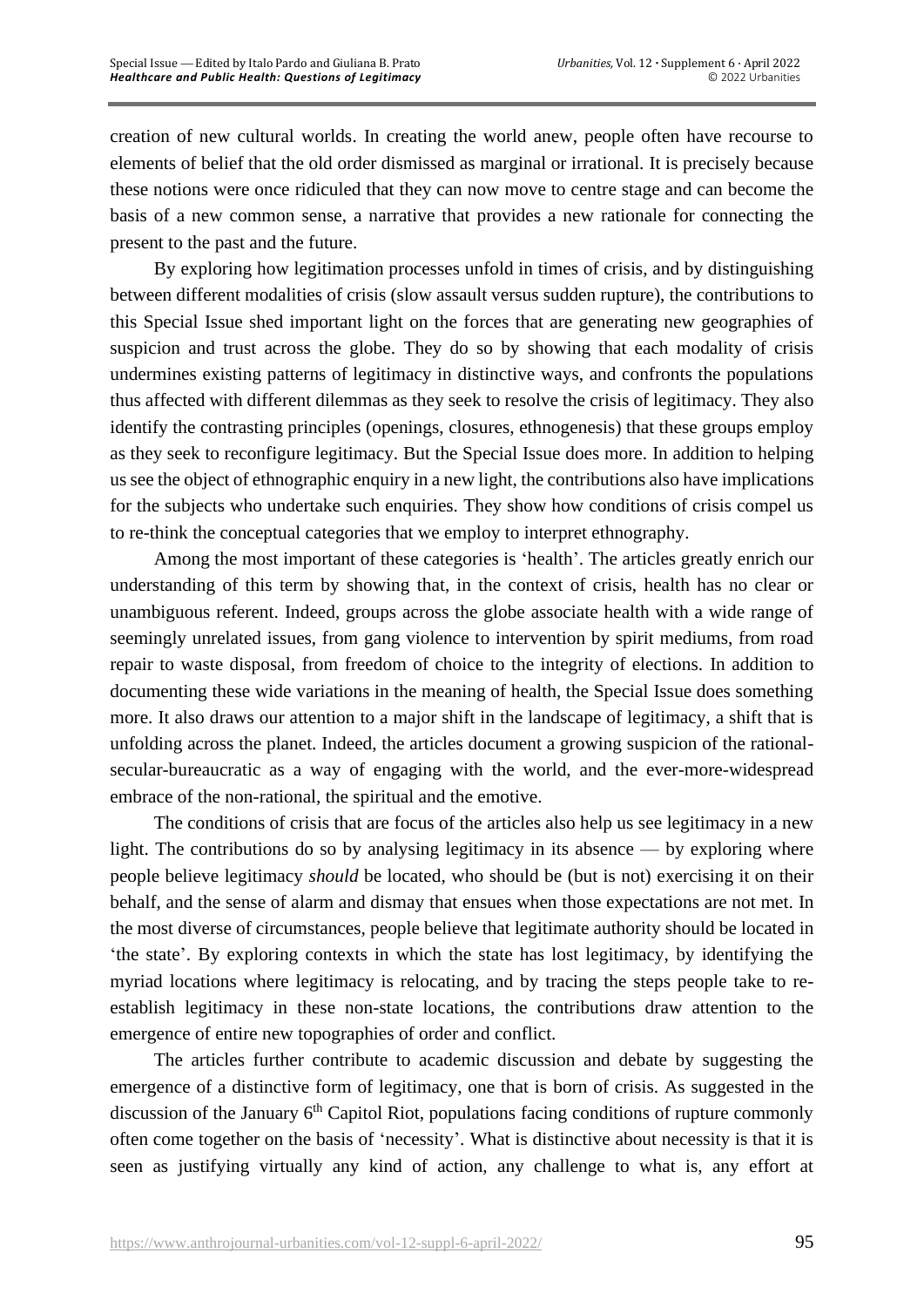transformation. In other words, necessity is regarded as superseding all existing forms of legitimate order. The specific necessity that drives community formation varies according to context, as do the principles upon which the communities that seek to address it are configured. To take but two contemporary examples, in some settings communities coalesce around the necessity of protecting the nation — a concern that generates a community of suspicion, which is based on closure (that is, America's 'moral community' of mobster/patriots).<sup>2</sup> In other circumstances, however, communities come together around the necessity of saving the planet — a preoccupation that produces a community of sacrifice, which is based on openings (Nugent and Suhail 2021).

The articles also raise important questions about the meaning of the public, a term that is often associated with the citizenry. Because the contributions concern situations in which the public is being reconceived and citizenship is being redefined, they are very effective in bringing out the inherently political nature of these terms — which generally present themselves as apolitical. Karl Marx (1843) raised a related point almost two centuries ago in his reflections about the state. He argued that the state is an illusory sovereignty made up of imaginary citizens. In other words, the assertions of equality that underlie the idea of an undifferentiated citizenry conceal the enormous inequalities in wealth, power and possibility that characterize the real lives of the people that make up any political community. Neither the state nor the law addresses this problem. Indeed, as Marx argues, they conceal it. As Anatole France put it, 'The law, in all its majestic equality, forbids the rich and the poor alike from sleeping under bridges, begging in the streets and stealing bread' (1914: 94).

As the foregoing implies, the articles in the Special Issue also compel us to re-think the state. By focusing on contexts in which communities of suspicion, trust and sacrifice challenge the highly interested and arbitrary nature of government action, the articles illustrate Marx's point about the illusory nature of state sovereignty, and its inability to protect the rights of its citizens. But the contributions do something more. They also resonate with the writings of Max Weber. Weber (1946: 78) famously defined the state as 'a human community that (successfully) claims a monopoly on the legitimate use of physical force'. It is worth emphasizing that Weber did *not* define the state as an institution or a bureaucracy (Brown 1995), although he easily could have had he wished to. Instead, Weber was at pains to define the state as a human community.

This is a point that is unlikely to be without significance in that Weber wrote so extensively about the state and bureaucracy. It is also a point that is directly relevant to the contributions presented here. Indeed, the articles enrich Weber's emphasis on the state-ascommunity by asking the following question. In what circumstances do human communities come to see legitimate order as separate from the institutions that govern it? Put differently, in what circumstances do (some) citizens come to believe that they have been failed by the state? Furthermore, how might our understanding of the state change if we were to follow Weber's lead — if we approached the state as a human community that claims a monopoly on the right

<sup>&</sup>lt;sup>2</sup> Here, the articles echo the work of Agamben (2005), especially his analysis of Nazi Germany.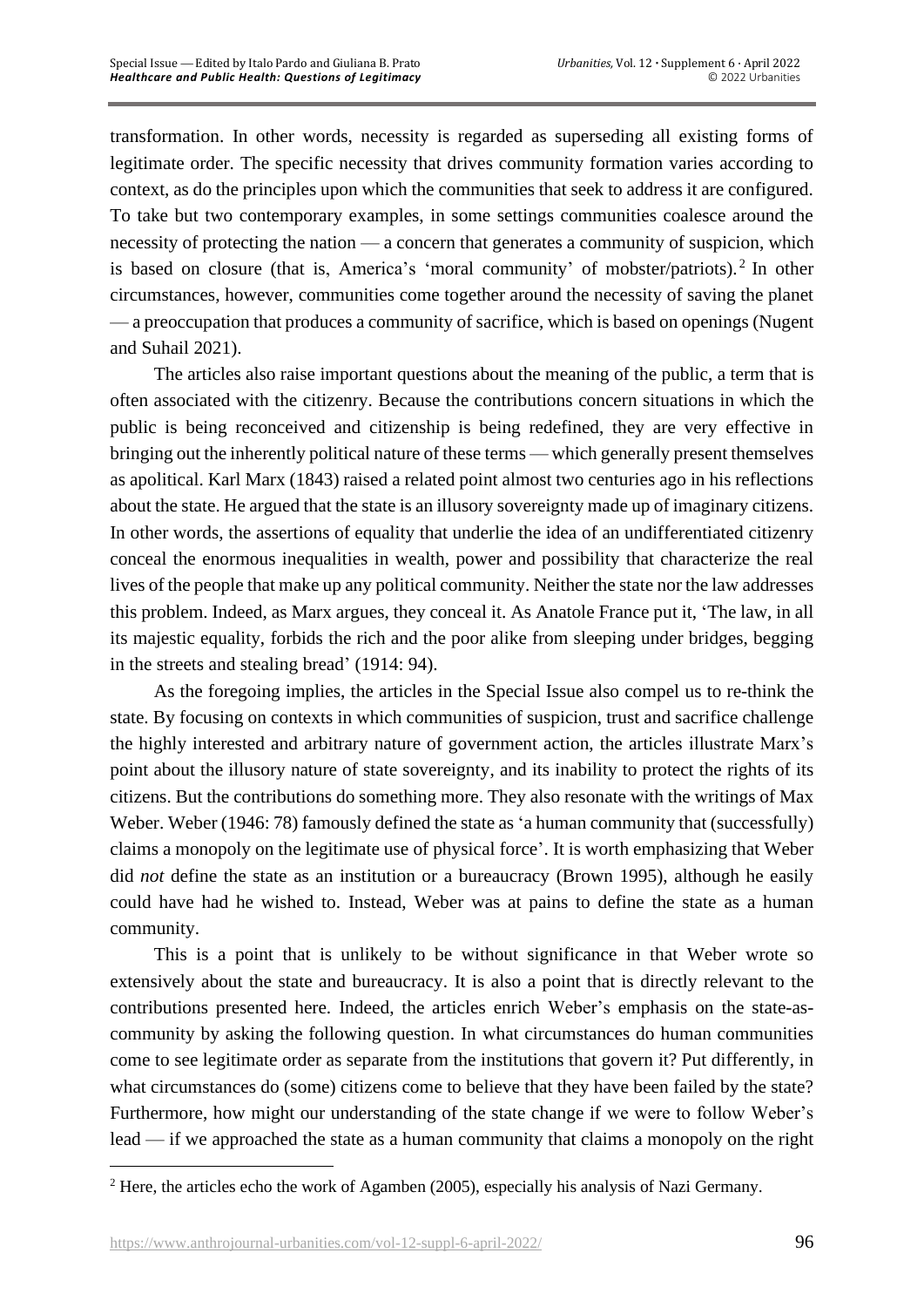to use legitimate force (America's mobster/patriots, for example) rather than as an institution that exercises such a monopoly?

These considerations raise a second question that is related to the first. If, as Weber would have it, the state is reconceptualized as a human community rather than an institution, what are the forces that define the boundaries of such communities? Put differently, what are the forces that shape the parameters of the new communities of trust, suspicion and sacrifice that are emerging all around the world, in conditions of crisis? Which contexts promote tendencies toward closure — toward the formation of rigid, narrowly-defined communities of suspicion (whether in terms of race, class, gender, nation, and so on)? Alternatively, what circumstances encourage people to seek out openings — to explore the possibility of expanding communities of trust and sacrifice, so that they incorporate groups that were formerly regarded as suspect?

\* \* \*

The contributions to this Special Issue break important new ground in the study of legitimacy and health. They do so by exploring these issues during a time of great turmoil. By analysing seemingly familiar problems in a highly unfamiliar setting, the contributions reveal hitherto unexplored aspects of the processes by which particular forms of legitimacy come to be seen as legitimate. The articles do so in several ways. First, encourage us to re-examine the object of ethnographic enquiry; that is, they shed new light on the principles that underlie the formation of the emergent communities of suspicion, trust and sacrifice that are taking shape around the globe. Second, they have important implications for the subjects who undertake ethnographic enquiry. Indeed, they encourage us to look closely and critically at the conceptual categories that we employ in carrying out ethnographic analysis. It is difficult to imagine a more interesting or important set of essays.

## **References**

Agamben, G. 2005. *State of Exception*. Chicago: University of Chicago Press.

- Brown, W. 1995. *States of Injury: Power and Freedom in Late Modernity*. Princeton: Princeton University Press.
- Caduff, C., de Abreu, M. J. and Spadola, E. n.d. *On Impasse: Anthropological, Philosophical and Historical Inquiries*. Ms.
- France, A. 1914. *The Red Lily.* Translated by Frederic Chapman. London: John Lane.
- Marx, K. 1843. On the Jewish Question. In R. Tucker (ed.), *The Marx-Engels Reader*. New York: Norton & Company.
- Nixon, R. 2011. *Slow Violence and the Environmentalism of the Poor*. Cambridge: Harvard University Press.